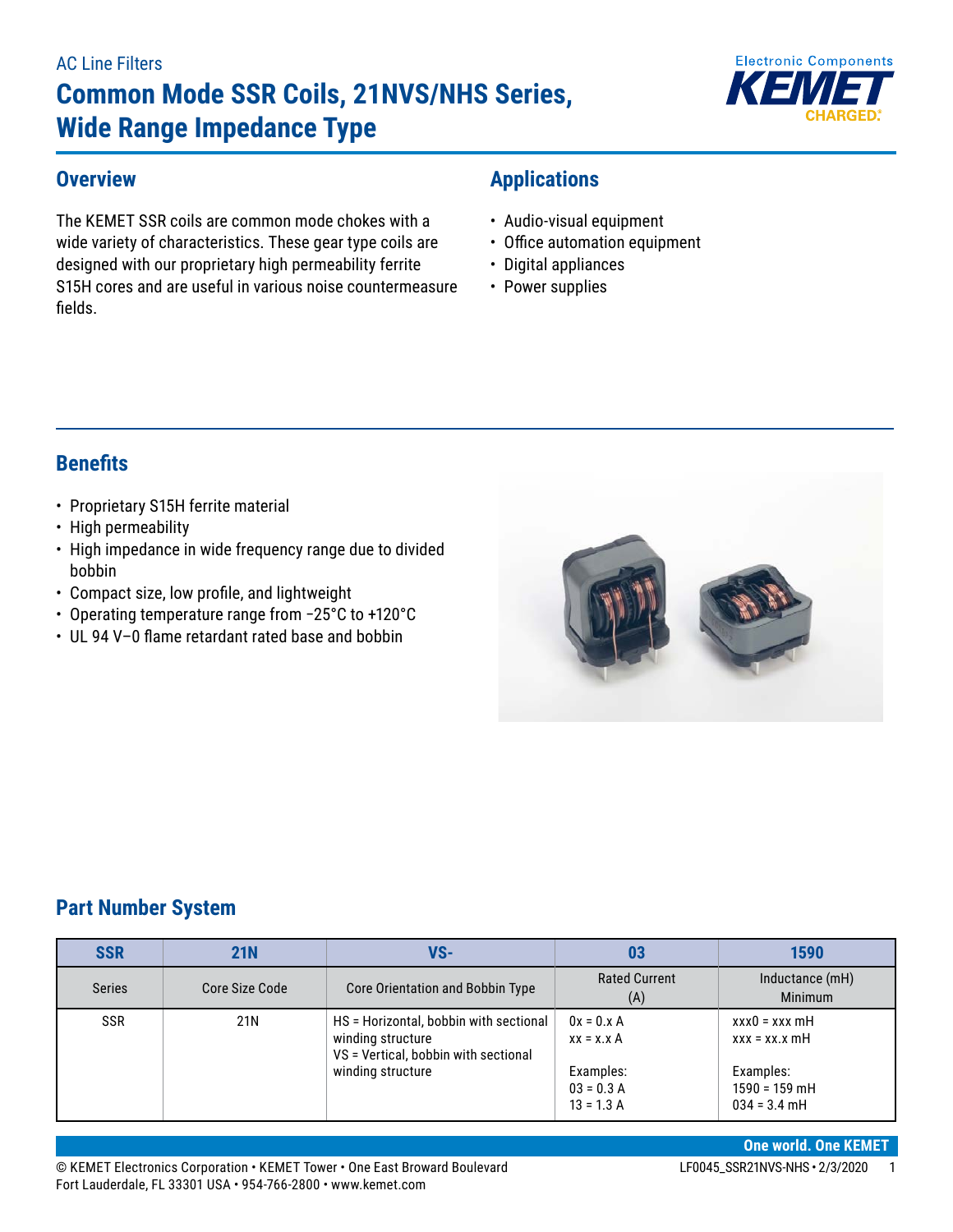

### **Magnetic Permeability of Ferrite Material**

In order to achieve most efficient noise reduction, it is important to select the material according to the target frequency band.

Depending on its magnetic permeability, a particular ferrite material will be effective in a certain frequency band. A schematic representation of the relationship between the magnetic permeability of each material and the corresponding effective band range is shown in Figure 1. Materials with higher magnetic permeability are effective in the lower frequency range, while those with lower magnetic permeability are effective in the higher frequency range. Thus, Mn-Zn products are mainly used for reducing conduction noise, while Ni-Zn products are commonly used for radiation noise countermeasures.

The effective frequency range varies depending on core shape, size and number of windings. This frequency dependence of the magnetic permeability as shown in the figure serves for reference purposes only and it should be tested on the actual device to determine its effectiveness.

S18H, S15H, 10H, 7H, 5H, 1400L and 700L are KEMET's proprietary ferrite material names. Other materials can also be available on request.



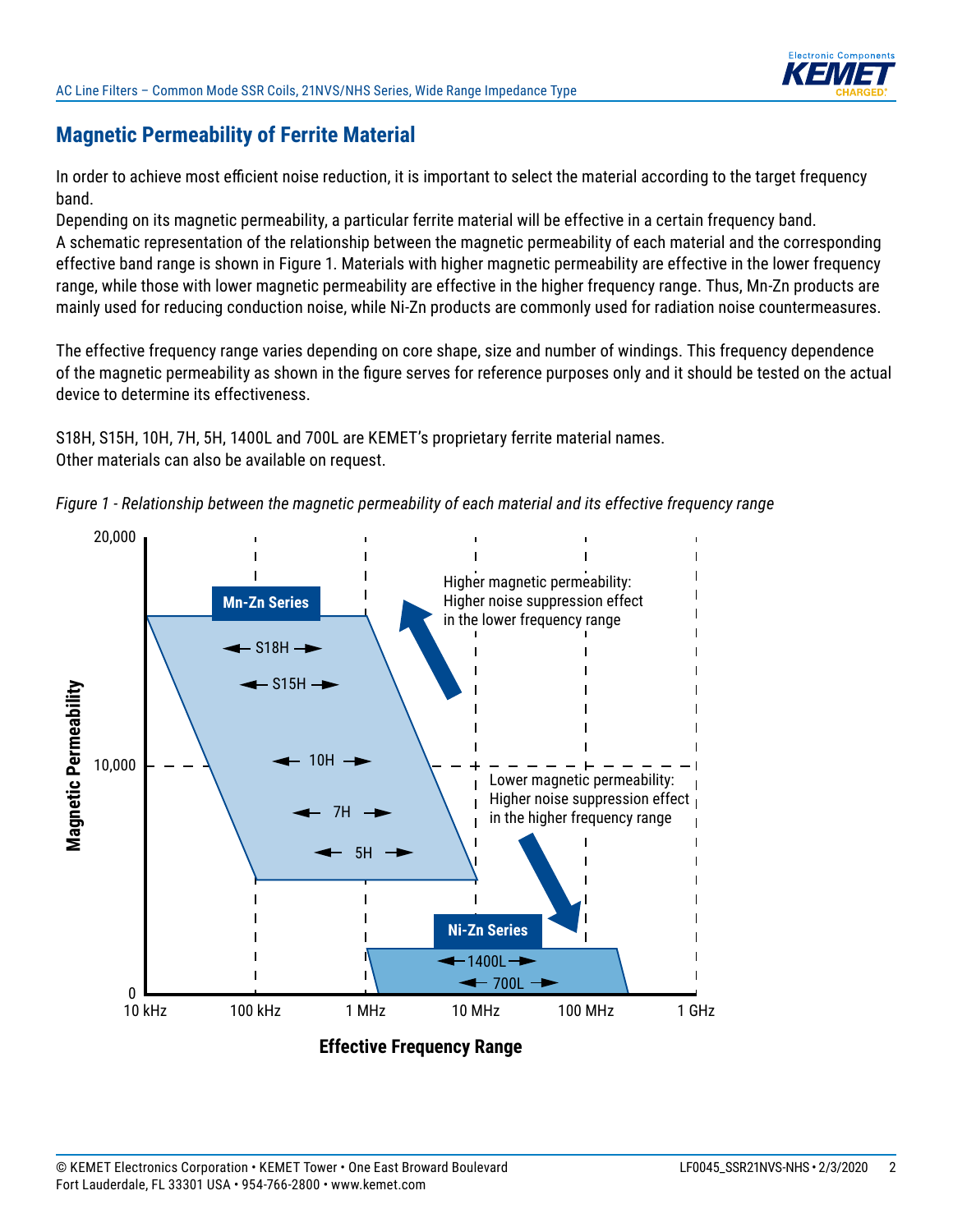

# **Dimensions – Millimeters**



# **Environmental Compliance**

All KEMET AC line filters are RoHS Compliant.

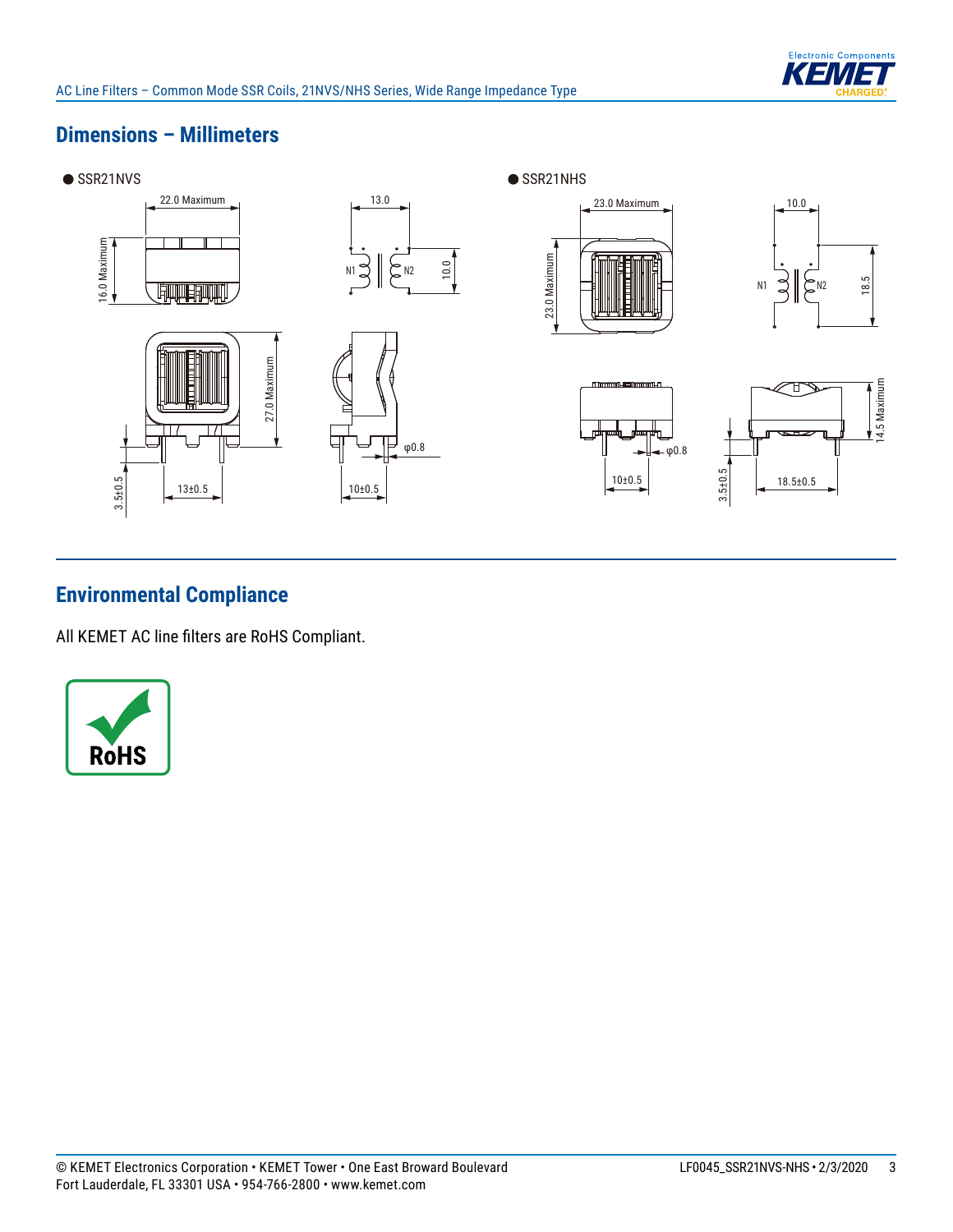

# **Performance Characteristics**

| Item                               | <b>Performance Characteristics</b>              |
|------------------------------------|-------------------------------------------------|
| Rated Voltage                      | 250 VAC                                         |
| Withstanding Voltage               | 2,400 VAC (2 seconds, between lines)            |
| <b>Insulation Resistance</b>       | $>$ 100 MΩ at 500 VDC (between lines)           |
| <b>Rated Current AC Range</b>      | $0.3 - 2.0 A$                                   |
| Rated Inductance Range             | $3.4 - 159.0$ mH minimum                        |
| Inductance Measurement Condition   | $10$ kHz                                        |
| <b>Thermal Class</b>               | $E(120^{\circ}C)$                               |
| <b>Operating Temperature Range</b> | -25°C to +120°C (include self temperature rise) |

# **Table 1 – Ratings & Part Number Reference**

| <b>Part Number</b> | <b>Rated Current</b><br>(A) | Inductance (mH)<br><b>Minimum</b> | <b>DC Resistance/</b><br>Line $(\Omega)$<br><b>Maximum</b> | <b>Temperature</b><br><b>Rise (K)</b><br><b>Maximum</b> | <b>Wire Diameter</b><br>(mm) | <b>Weight (g)</b><br><b>Approximate</b> |
|--------------------|-----------------------------|-----------------------------------|------------------------------------------------------------|---------------------------------------------------------|------------------------------|-----------------------------------------|
| SSR21NHS-031590    | 0.3                         | 159.0                             | 2.85                                                       | 45                                                      | 0.20                         | 13.0                                    |
| SSR21NVS-031590    | 0.3                         | 159.0                             | 2.85                                                       | 45                                                      | 0.20                         | 14.5                                    |
| SSR21NHS-041090    | 0.4                         | 109.0                             | 1.8                                                        | 45                                                      | 0.23                         | 13.0                                    |
| SSR21NVS-041090    | 0.4                         | 109.0                             | 1.8                                                        | 45                                                      | 0.23                         | 14.5                                    |
| SSR21NHS-05570     | 0.5                         | 57.0                              | 1.06                                                       | 45                                                      | 0.25                         | 13.0                                    |
| SSR21NVS-05570     | 0.5                         | 57.0                              | 1.06                                                       | 45                                                      | 0.25                         | 14.5                                    |
| SSR21NHS-06385     | 0.6                         | 38.5                              | 0.71                                                       | 45                                                      | 0.28                         | 13.0                                    |
| SSR21NVS-06385     | 0.6                         | 38.5                              | 0.71                                                       | 45                                                      | 0.28                         | 14.5                                    |
| SSR21NHS-07290     | 0.7                         | 29.0                              | 0.53                                                       | 45                                                      | 0.30                         | 13.0                                    |
| SSR21NVS-07290     | 0.7                         | 29.0                              | 0.53                                                       | 45                                                      | 0.30                         | 14.5                                    |
| SSR21NHS-08235     | 0.8                         | 23.5                              | 0.42                                                       | 45                                                      | 0.32                         | 13.0                                    |
| SSR21NVS-08235     | 0.8                         | 23.5                              | 0.42                                                       | 45                                                      | 0.32                         | 14.5                                    |
| SSR21NHS-10160     | 1.0                         | 16.0                              | 0.29                                                       | 45                                                      | 0.35                         | 13.0                                    |
| SSR21NVS-10160     | 1.0                         | 16.0                              | 0.29                                                       | 45                                                      | 0.35                         | 14.5                                    |
| SSR21NHS-12135     | 1.2                         | 13.5                              | 0.24                                                       | 45                                                      | 0.37                         | 13.0                                    |
| SSR21NVS-12135     | 1.2                         | 13.5                              | 0.24                                                       | 45                                                      | 0.37                         | 14.5                                    |
| SSR21NHS-13110     | 1.3                         | 11.0                              | 0.19                                                       | 45                                                      | 0.40                         | 13.0                                    |
| SSR21NVS-13110     | 1.3                         | 11.0                              | 0.19                                                       | 45                                                      | 0.40                         | 14.5                                    |
| SSR21NHS-15082     | 1.5                         | 8.2                               | 0.13                                                       | 45                                                      | 0.45                         | 13.0                                    |
| SSR21NVS-15082     | 1.5                         | 8.2                               | 0.13                                                       | 45                                                      | 0.45                         | 14.5                                    |
| SSR21NHS-20034     | 2.0                         | 3.4                               | 0.07                                                       | 45                                                      | 0.50                         | 13.0                                    |
| SSR21NVS-20034     | 2.0                         | 3.4                               | 0.07                                                       | 45                                                      | 0.50                         | 14.5                                    |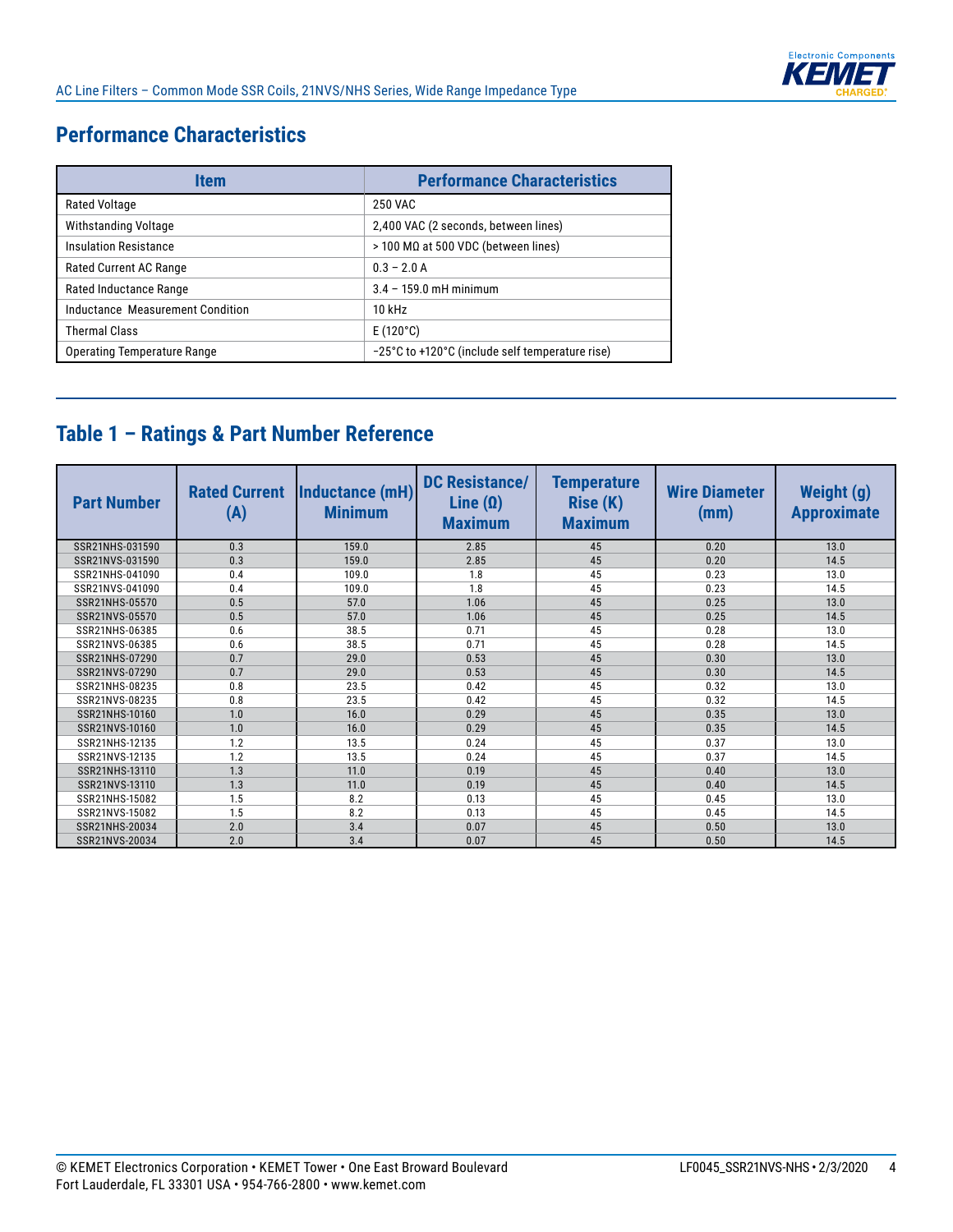

# **Frequency Characteristics**















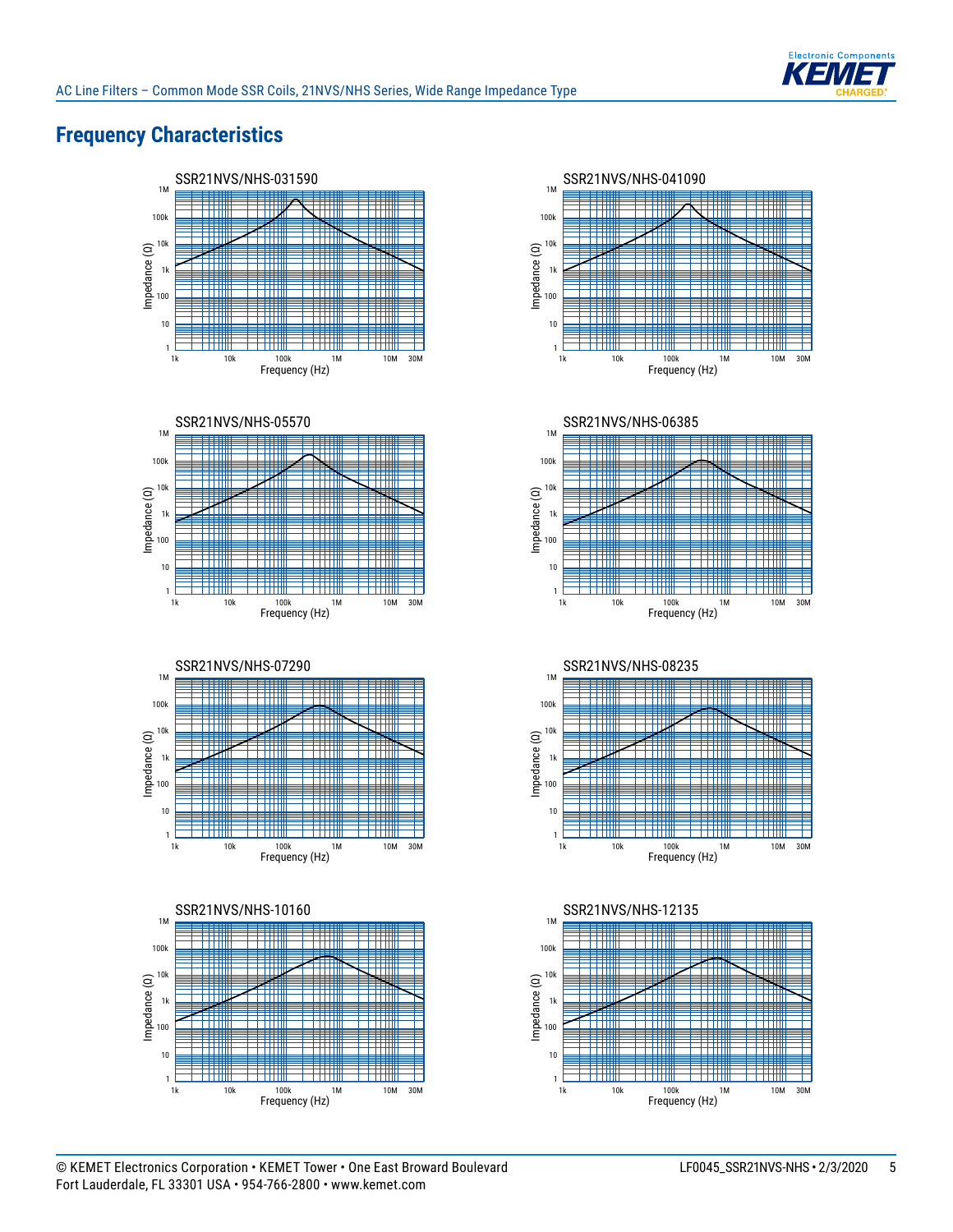

# **Frequency Characteristics cont.**







# **Packaging**

| <b>ype</b>            | <b>Packaging Type</b> | <b>Pieces Per Box</b> |  |
|-----------------------|-----------------------|-----------------------|--|
| SSR21NHS              |                       | 420                   |  |
| SSR <sub>21</sub> NVS | Trav                  | 450                   |  |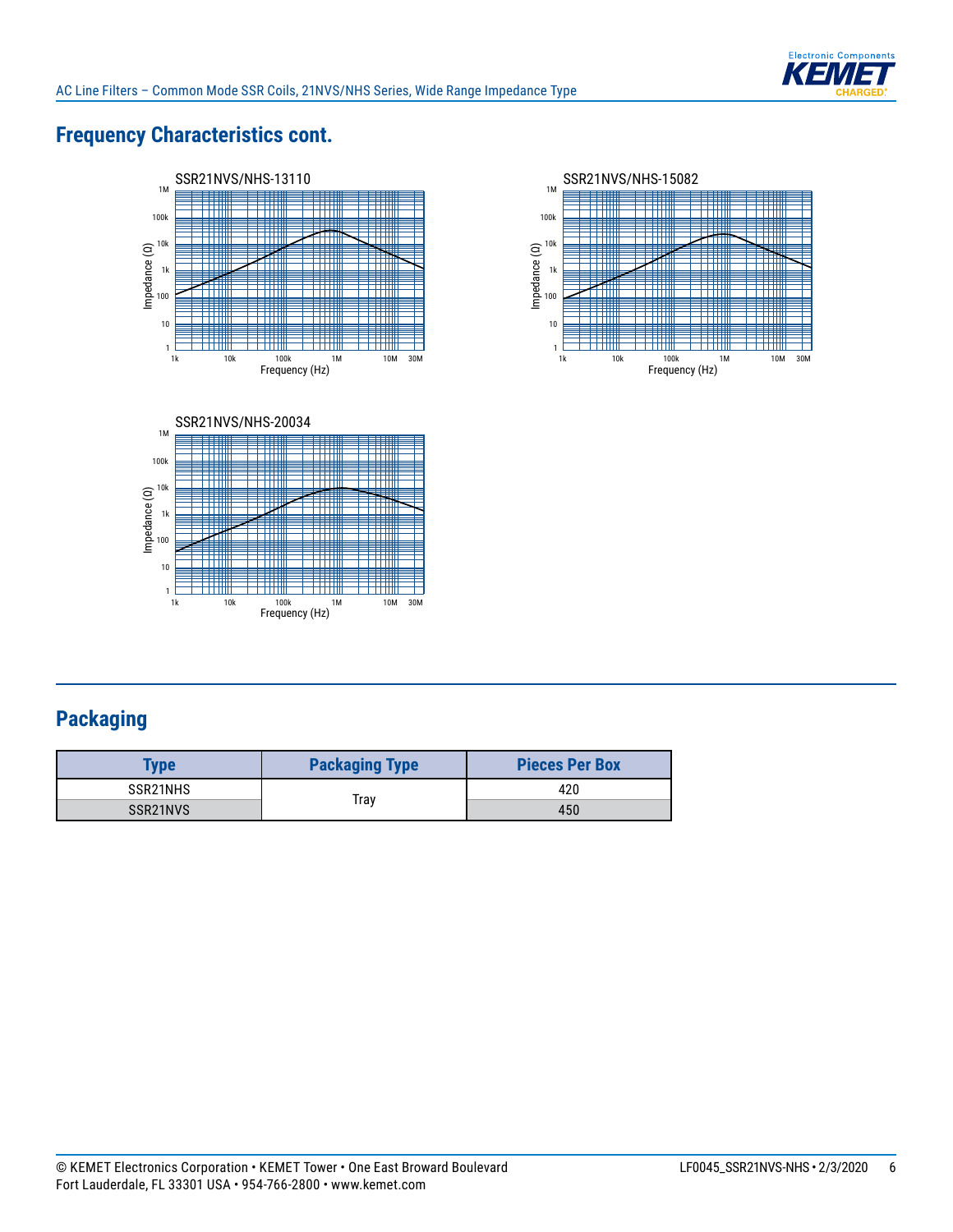

### **Handling Precautions**

#### **Precautions for product storage**

AC Line Filters should be stored in normal working environments. While the chokes themselves are quite robust in other environments, solderability will be degraded by exposure to high temperatures, high humidity, corrosive atmospheres, and long term storage.

KEMET recommends that maximum storage temperature not exceed 40°C and maximum storage humidity not exceed 70% relative humidity. Atmospheres should be free of chlorine and sulfur bearing compounds. Temperature fluctuations should be minimized to avoid condensation on the parts. Avoid storage near strong magnetic fields, as this might magnetize the product.

For optimized solderability, AC line filters stock should be used promptly and preferably within 6 months of receipt.

#### **Product temperature rise values**

The values listed for temperature rise are the result of self-heating in wires when the rated current (commercial frequency) is applied.

When using the product, check and evaluate the value of the core temperature rise under actual operating conditions.